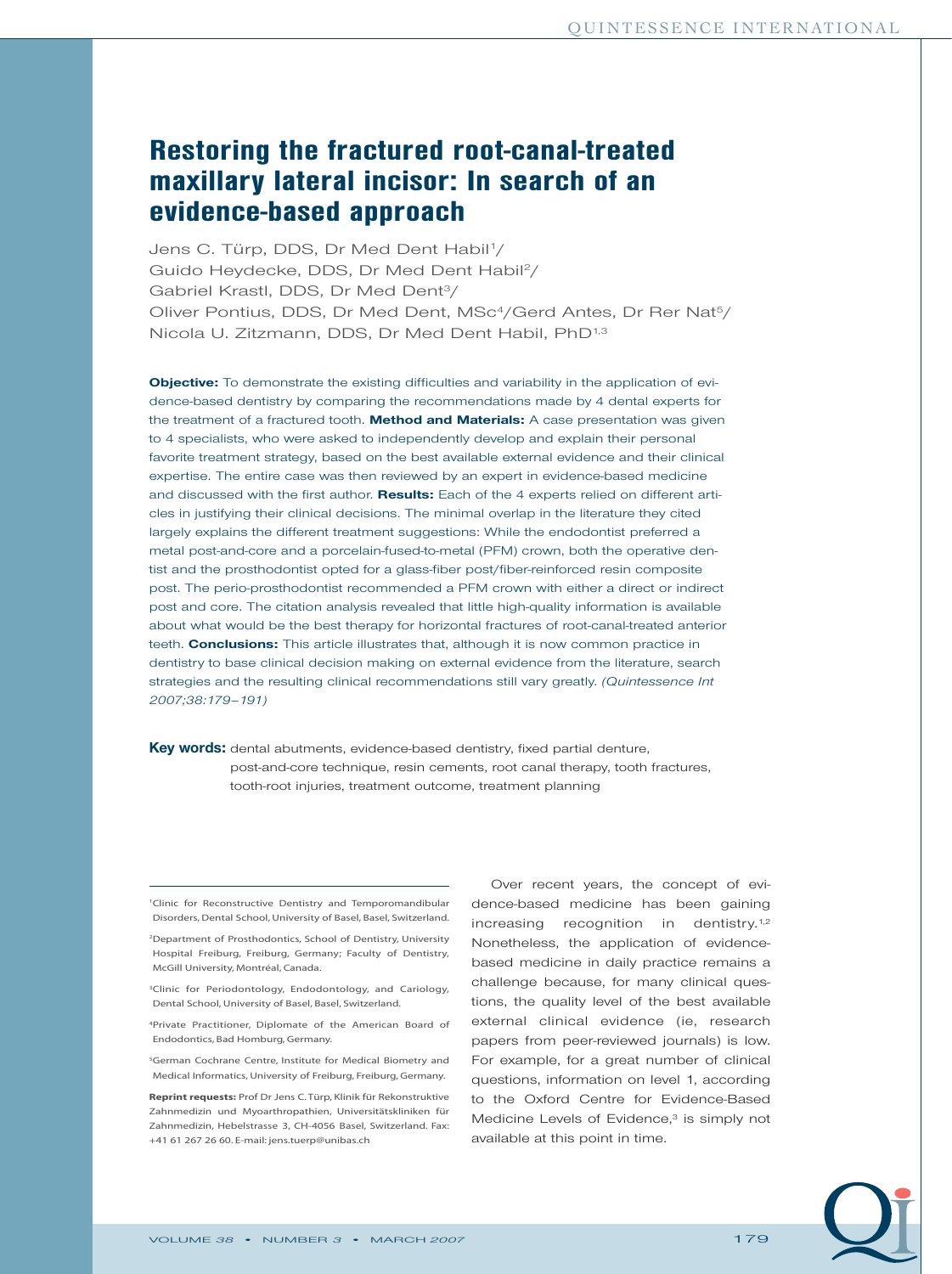



**Fig 1** *(left)* Root canal filling of the maxillary right lateral incisor (radiograph from 1975).

**Fig 2a** *(center)* The fractured natural clinical crown. **Fig 2b** *(right)* Intraoral view of the fractured tooth.

Furthermore, even in those cases where high-quality information is accessible, the application of an evidence-based approach does not necessarily mean that different clinicians will offer the same treatment. This is due to the fact that evidence-based medicine requires that the individual clinical expertise of the clinician (internal evidence), as well as the patient's wishes and the external evidence, need to be taken into account. In addition, even if the same databases (external evidence) are available, variations are likely to occur, eg, due to different search strategies.

This article will exemplify the existing difficulties and variability with the application of evidence-based medicine in dentistry by comparing the clinical decisions made independently by 4 dental experts.

# **THE CASE**

In 1976, at the age of 15, the pulp of the first author's maxillary right lateral incisor was exposed during caries excavation. In the same session, a root canal filling was made (Fig 1). The tooth remained symptom-free and in perfect function for about 30 years. Because of slight discoloration, the nonvital tooth was internally bleached with hydrogen peroxide in

1993 and 1998, and the access opening on the palatal aspect was definitively restored with resin composite.

In October 2005, while biting into a bread roll, the clinical crown of the tooth suddenly broke off about 1 mm above the gingival margin (Figs 2a and 2b). Apart from its separation from the root and the preexisting endodontic access cavity, the clinical crown incurred no further damage. Within 2 hours, the first author—now patient—was treated by the last author (N. U. Z.). All procedures described below were performed using a rubber dam.

A re-treatment of the root canal was carried out, and the old root canal filling was replaced. The old filling was removed using K-Files and eucalyptus oil. The canal was cleaned using the balanced-force technique4 and irrigated with sodium hypochlorite (1%). A small caries lesion on the mesiopalatal side of the tooth was removed. The root canal was obturated with gutta-percha and AH-26 (Dentsply DeTrey) as sealer using the lateral condensation technique (Fig 3). Subsequently, the fractured surface of the salvaged natural clinical crown, including the existing resin composite restoration, was abraded with airborne particles (50 µm aluminum oxide), etched with phosphoric acid (Fig 4), and adhesively luted to the root

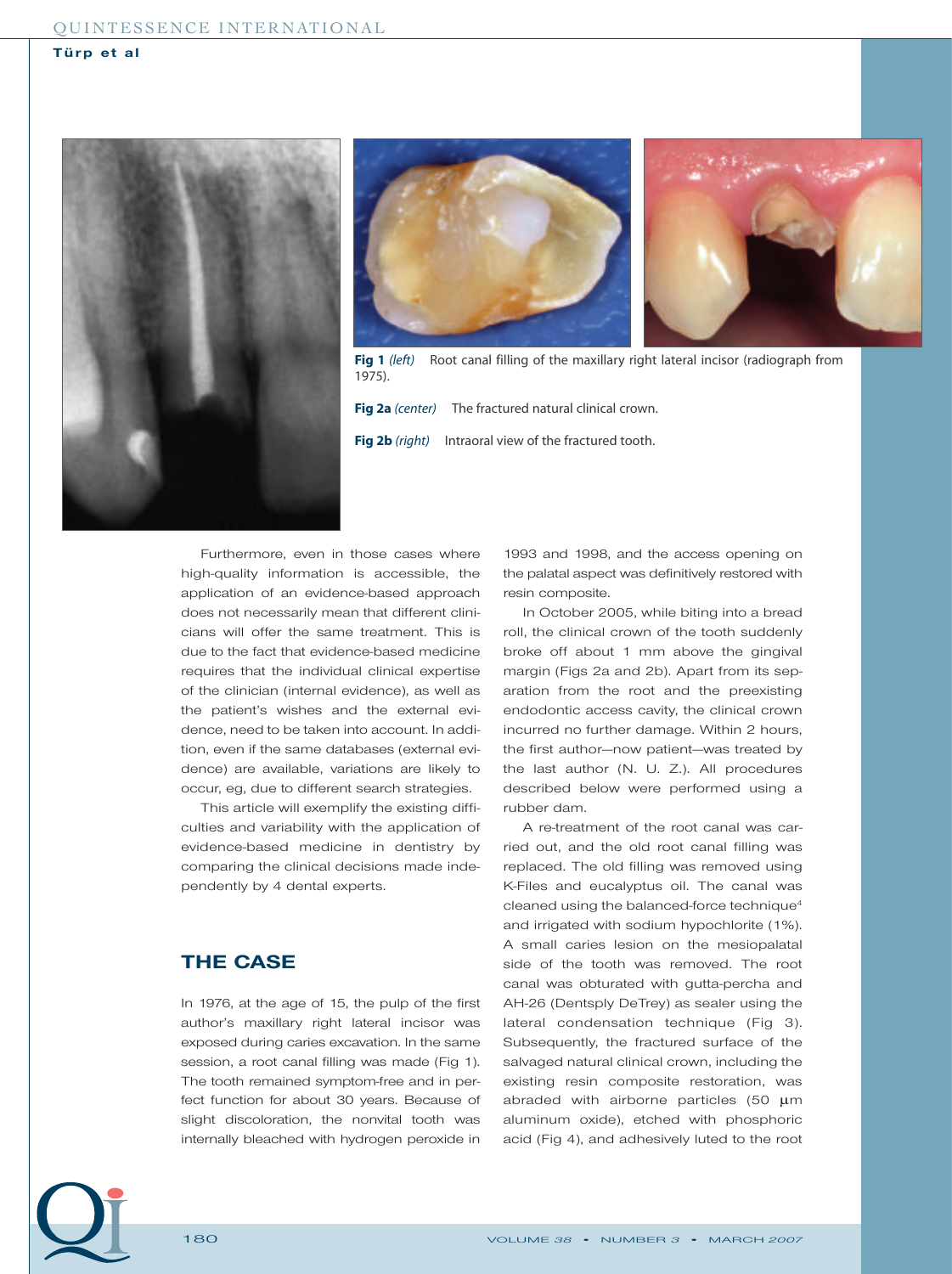





**Fig 3** *(left)* The new root canal filling.

**Fig 4** *(center)* The remaining crown, etched with phosphoric acid. **Fig 5** *(right)* The natural clinical crown immediately before luting.

using a resin composite cement (Panavia TC, Kuraray) (Fig 5). Occlusion and function (vertical overbite, 5 mm) were adjusted to minimize occlusal contacts by the opposing dentition.

Since the patient was uncertain about *(1)* whether further treatment was necessary and *(2)* which procedure would be best both esthetically and in terms of longevity, he decided to approach 4 recognized dental specialists: an endodontist (O. P.), an operative dentist (G. K.), a prosthodontist (G. H.), and a perio-prosthodontist (specialist in reconstructive dentistry, N. U. Z.).

# **METHOD AND MATERIALS**

Each of the 4 clinicians was requested to independently develop and explain his or her personal favorite treatment strategy, based on the best available external evidence and clinical expertise. In conclusion, the entire case was reviewed by a renowned expert in evidence-based medicine (G. A.) and discussed with the first author (who was also the patient).

# **RESULTS**

# **Treatment choice of the endodontic specialist (O. P.)**

The fractured tooth should be built up with a cast post and core and a porcelain-fused-tometal (PFM) crown.

*Search strategy.* A spontaneous search was done in PubMed as well as in a personal database containing articles and references relevant to the topic.

*Reasons for his choice.* Although there is an almost complete loss of the clinical crown, the tooth can be restored in the above-mentioned way with a good prognosis for the following reasons:

- 1. There is no periapical pathology and periodontal disease.
- 2. There is enough tooth structure left to create a ferrule 2 mm wide for the final restoration.<sup>5</sup>
- 3. The root appears to be long enough so that there will not be a compromised crown-root ratio after the restoration.
- 4. The remaining root structure appears thick enough for insertion of a post and core. Given the conical shape of the root, a tapered post with a remaining apical root canal filling 4 mm long is recommended. In this way, the tooth structure can be saved.<sup>6</sup>

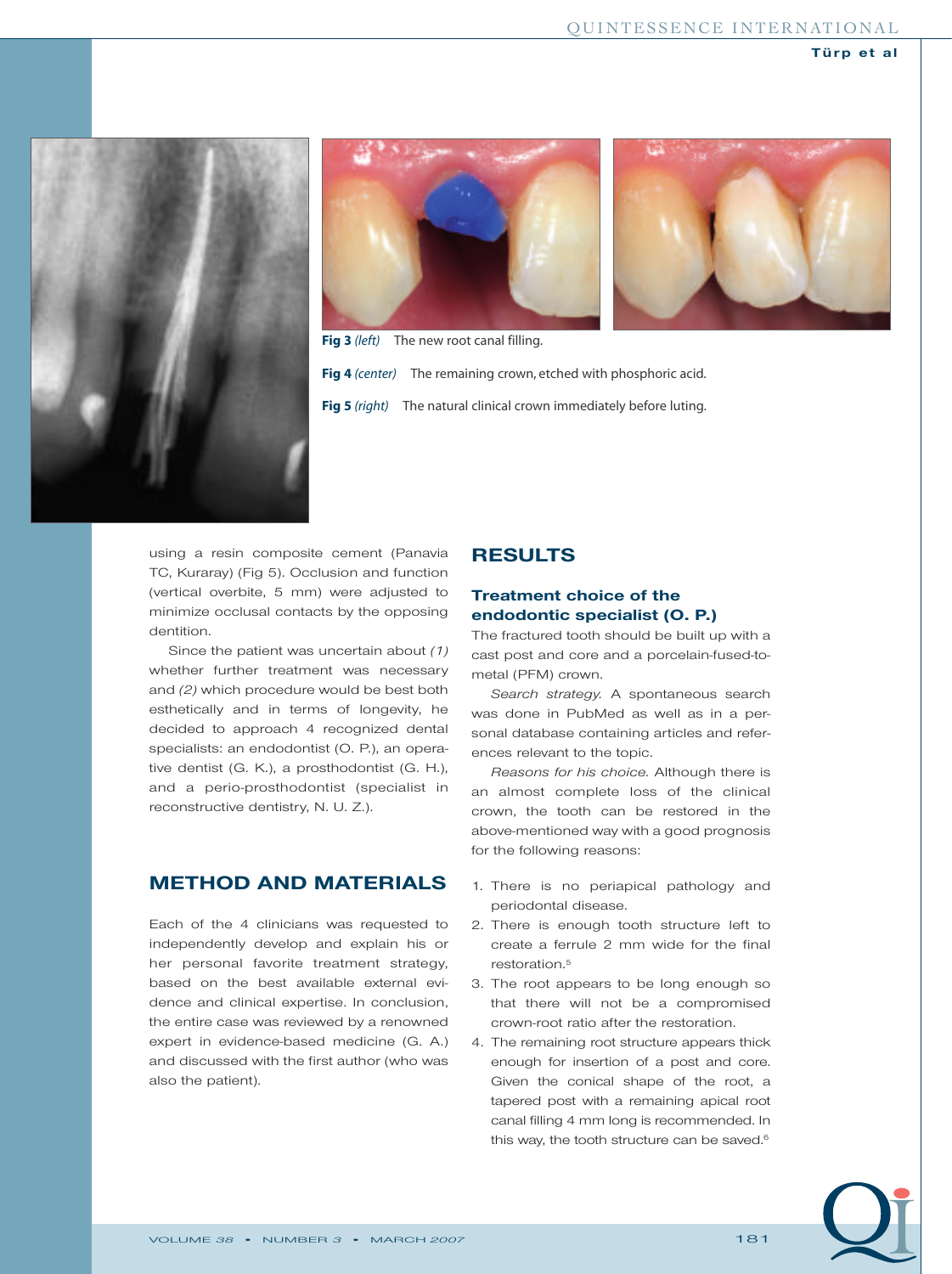*Discussion.* Although the modulus of elasticity of flexible posts (eg, quartz-fiber posts) seems to be more suitable to the dentin than a metal post, $^7$  the long-term survival rate of cast posts and cores is well documented.<sup>8-10</sup> In addition, there are no long-term randomized controlled clinical studies showing the superiority of flexible posts. According to Drummond and Bapna,<sup>11</sup> the fiber posts lose 11% to 24% of their flexural strength with cyclic loading and thermocycling. The treatment would be less expensive than an implant procedure. Additionally, the patient would not need the surgical procedure required with an implant.

## **Treatment choice of the operative dentist (G. K.)**

A tooth-colored, glass-fiber post should be luted with resin cement to improve retention of the attached fragment.

*Search strategy.* The literature search was done using Medline and the Cochrane Library. Only English and German literature was considered. Furthermore, all available articles on the topics "dental traumatology" and "restoration of endodontically treated teeth" that had been personally collected during the past 6 years were considered.

*Reasons for his choice.* Since only a minimal adhesive surface for the bonding procedure was available, a detachment of the bonded fragment is quite probable and further treatment might be necessary soon.

Although, according to Andreasen et al,<sup>12</sup> fracture resistance is not related to the fragment size, Spinas<sup>13</sup> reported that reattached fragments affecting more than one third of the crown are less durable. Since the tooth has had root canal treatment, an additional bonding surface can be attained in the root canal.<sup>14,15</sup> To improve retention and resistance against lateral and shearing forces in the anterior region, the use of an adhesively luted post could be an alternative procedure. This is in accordance with generally accepted guidelines for the management of endodontically treated teeth, which consider the insertion of a post inevitable in cases of total absence of coronal dentin.<sup>16,17</sup> Because of their superior biomechanical performance, glass fiber–reinforced composite posts with

an elastic modulus similar to that of dentin are preferred.<sup>18</sup> Additionally, they offer better esthetics, are easily retrievable, and they bond to dentin when an appropriate adhesive strategy is used.<sup>16</sup> Most studies agree that their failure mode is more favorable than that with metal posts.<sup>19</sup>

*Discussion.* Numerous case reports on fragment reattachment have been published, eg, Reis et al, $20$  since Chosack and Eidelman<sup>21</sup> first described the procedure in 1964. Recent in vitro studies of fragment reattachment have demonstrated that, irrespective of the bonding procedure, the fracture resistance of sound teeth could not be achieved.<sup>22-24</sup> Fracture strengths between 37% and 60% have been reported with simple reattachment techniques.20,22,25–30

However, modifications such as a bevel around the fracture site or an internal groove have been shown to improve fracture strength.<sup>20,24,30</sup> In a multicenter clinical study, a long-term survival analysis of reattached fractured crown segments showed 25% fragment retention after 7.5 years when a dentin bonding system was used.<sup>12</sup> On the other hand, a recent investigation revealed that, after 7 years, all of the reattachments had failed and needed complete replacement.<sup>13</sup>

While much of the literature on reattachment has focused on restoring vital teeth, there is a lack of data supporting the suggested treatment of a root-canal-filled incisor. Only some case reports have described the successful combination of fragment reattachment and root canal posts.<sup>31-33</sup>

Undoubtedly, the conventional approach would be a post-and-core-supported prosthetic restoration. Nonetheless, even if the evidence for the proposed treatment option is very poor, it is a highly noninvasive, esthetic, and cost-effective approach, leaving options open for further, more invasive treatment should this be necessary in the future.

## **Treatment choice of the prosthodontist (G. H.)**

My first-choice treatment in this case may appear, at first glance, somewhat provisional: retain the salvaged "natural" clinical crown as it is and keep it attached to the root. In general, this solution resembles the

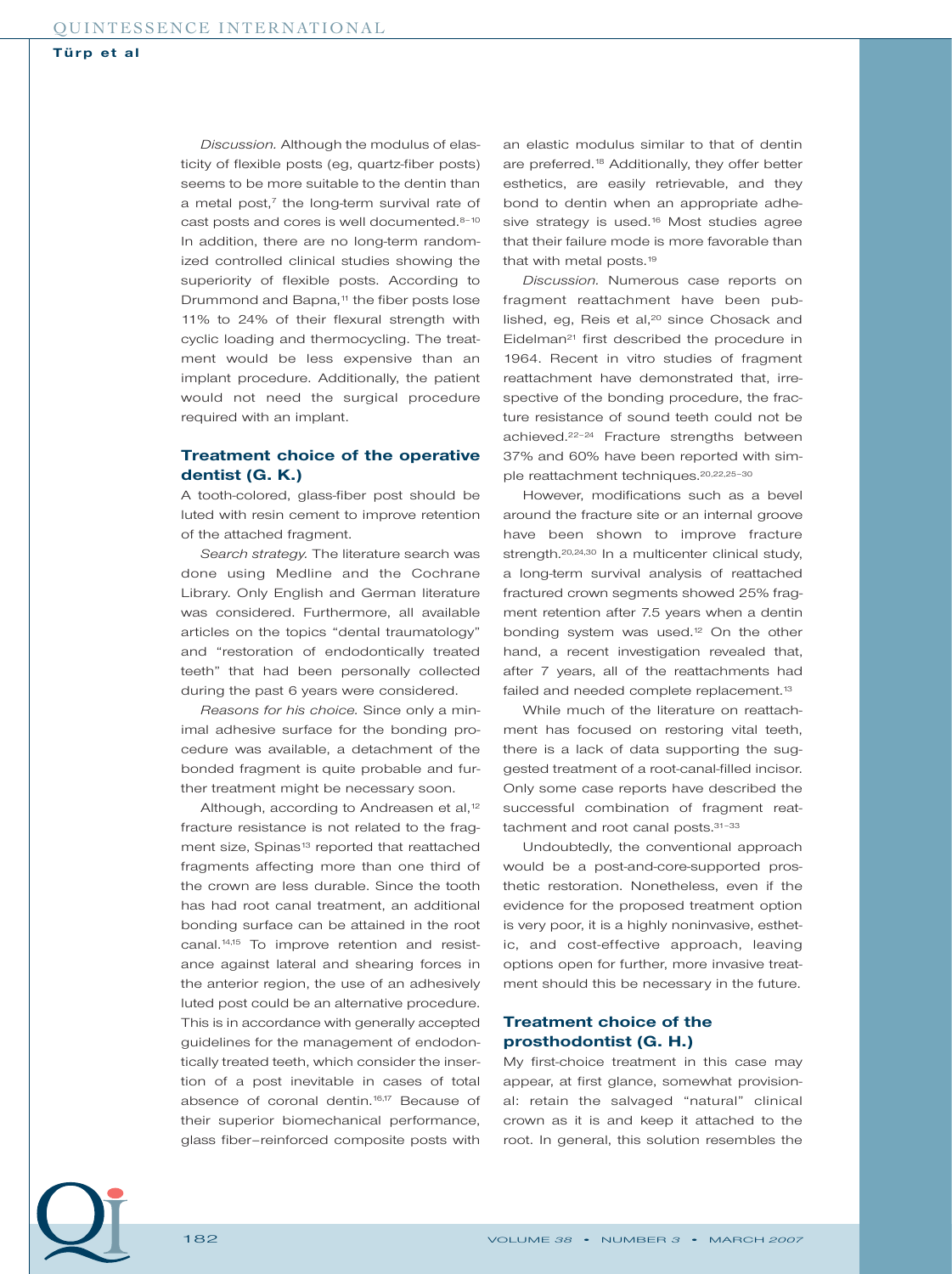route already taken during the emergency treatment phase. However, I would suggest one modification at this point because the integrity of the tooth as a whole has been compromised by the horizontal fracture. Hence, the current and any prospective surface available for reattaching the clinical crown to the root is the fracture surface. We must assume that the adhesive and cohesive bond strengths achieved with today's materials are inferior, even under optimal conditions, to the inherent fracture strength of the tooth as a whole, even one with an endodontic access cavity. Furthermore, the available bonding surface (the diameter of the tooth) has been internally reduced by the repeated endodontic procedure.

Therefore, I suggest adding a fiber-reinforced composite endodontic post. This would not be used to reinforce the root but to connect the root to the clinical crown. In this case, I would use an ER Dentinpost (Brasseler) or a DT Light post (VDW). The use of a post would increase the available bonding surface dramatically. In this case, I would prepare the post hole through the original access cavity using a high-speed handpiece and then remove about threequarters of the length of the root filling with a Peeso reamer, leaving an apical seal of about 4 to 5 mm. The actual shape of the post space would be created with the bur that corresponds with the post to be used.

For cementation of the post, I would use an autopolymerizing resin composite cement, such as Panavia (Kuraray) or RelyX (3M Espe). Pretreatment of the post surface with hydrofluoric acid and a silane should be performed. After etching with phosphoric acid and applying the dentin primer and adhesive, I would cement the post (and potentially the coronal tooth fragment, if it were broken off again). Thereafter, any voids and the access cavity could be closed with a hybrid composite.

*Search strategy.* "Post and Core Technique"[MeSH] AND (Clinical Trial[ptyp] OR Meta-Analysis[ptyp] OR Randomized Controlled Trial[ptyp]) AND "2001/05/16 09.52"[PDAT] : "2006/05/16 09.52"[PDAT]. *(2)* "Post and Core Technique"[MeSH] AND fiber posts[All Fields] AND "2001/05/16 09.54"[PDAT] : "2006/05/16 09.54"[PDAT]. *(3)* References of the retrieved publications were reviewed, as were a small number of additional references.

*Reasons for his choice:* A metal post (eg, a titanium post) could potentially be used. Evidence from in vitro studies has shown that a higher resistance to fracture is achieved with metal posts.34,35 However, most in vitro studies have also demonstrated that the use of metal posts results in unfavorable, mostly catastrophic failure patterns. Deep oblique root fractures have been observed with this type of restoration, and they render any single-rooted tooth nonrestorable.<sup>35</sup> Secondly, in this case we still have the natural clinical crown as the final "restoration," which has retained most of its natural translucency. Therefore, the use of a tooth-colored fiber-reinforced composite post appears to be the treatment of choice to avoid a dark internal discoloration. In the literature, glass- and quartz-fiber posts have been discussed, with slight advantages in fracture resistance for quartz-fiber posts.36 In most in vitro studies on fiber posts, post fractures have been described as the prevalent mode of failure. This mostly leaves the residual root in a restorable condition.

The adhesive cementation of all posts, including fiber posts, has been suggested. In the present case, the use of an autopolymerizing resin composite cement, such as Panavia or RelyX, is preferable because it increases the retention and fracture load<sup>37,38</sup> and reduces microleakage<sup>39,40</sup> of teeth restored with posts. Pretreatment of the post with either hydrofluoric acid or hydrogen peroxide and the subsequent use of a silane coupling agent has been proposed as beneficial for the bond strength of fiber posts.<sup>41,42</sup> However, since the weak interface is most likely the dentin-composite bond, the use of a silane on the post surface can be considered optional.

*Discussion.* For metal posts, valid longterm clinical data are available. A 5-year survival of about 93% can be expected with either conventional cast posts and cores or direct restorations using prefabricated posts.35,43 Smaller-scale trials have even shown the same survival over 10 years.<sup>44</sup>

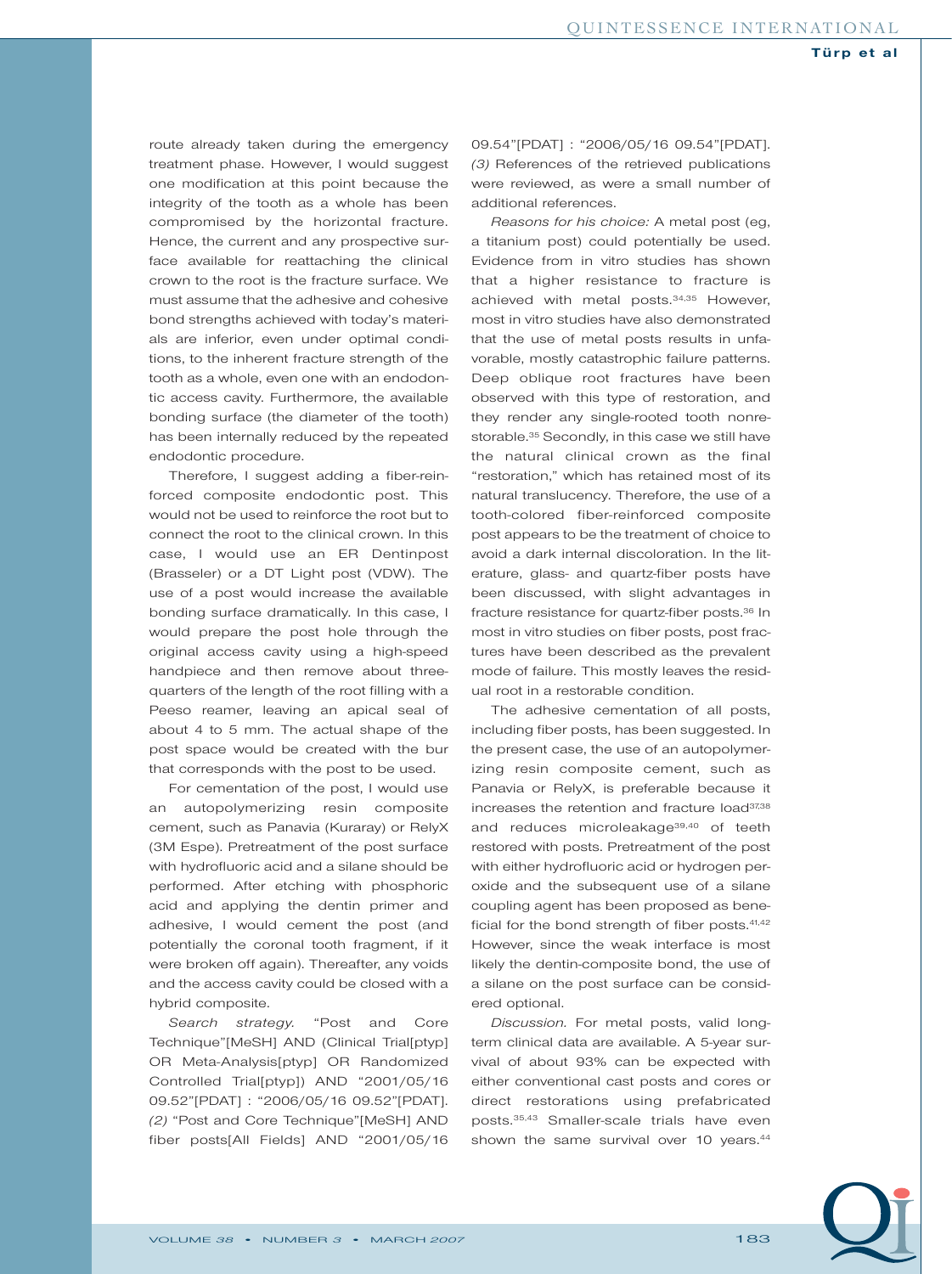Unfortunately, no data from long-term observations of fiber posts are available at this point. Over 2 years, a failure rate of 6% to 12% has to be considered.<sup>45-47</sup> Thus, the use of a fiber post in this case is a compromise between clinical data, esthetics, and the expectation of a favorable and restorable fracture in case of failure. Two reviews<sup>35,48</sup> and one recent large clinical trial<sup>43</sup> have also shown that cast posts and cores have no advantages over direct post-and-core restorations. Thus, a direct restoration is the treatment of choice in this case.

The restoration with a crown does not seem necessary at this point. Some studies have shown that post-retained direct restorations have an expected survival that is not statistically different from cases where crowns have been used as the final restoration.43,49,50 Unfortunately, no such trial has been conducted with anterior teeth only.

A second-line treatment, which could be carried out immediately or after failure of the natural clinical crown, would be to use an allceramic or metal-ceramic crown as the final restoration. The post-and-core reconstruction could be completed as described above. The core could be built up using a hybrid composite. The clinical situation appears to allow for the preparation of a 1- to 2-mm-wide ferrule below the tooth-core line.5,51 The magnitude of the required ferrule appears to be valid for fiber posts as well.<sup>36</sup>

# **Treatment choice of the perio-prosthodontist (N. U. Z.)**

A PFM crown with either a fiber-reinforced resin post and direct composite buildup or a cast post and core is recommended.

*Search strategy.* The references referred to were obtained from several searches in Pubmed (different key word combinations including "post and core technique," "crowns," "dental abutments," "composite resins," "zirconium," "dental restoration failure," "tooth fractures," "treatment outcome," "materials testing," "color," etc). The reference lists of the relevant articles were also examined for pertinent literature.

*Reasons for her choice/Discussion.* The treatment recommendation was based on the following considerations:

#### **1. Is the tooth maintainable, and are any therapeutic efforts reasonable?**

*Clinical parameters.* Endodontic re-treatment was successful, and no apical radiolucency was observed in the radiograph. No loss of periodontal attachment is evident. The adjacent teeth require no additional treatment and have no color problems. Because of the fracture of the clinical crown and after removal of decay, very little coronal tooth substance is left. Crown lengthening can be considered and would entail a change in the gingival level, which is not acceptable in the present case for esthetic reasons. Alternatively, orthodontic extrusion could be performed to increase the clinical crown height, but would require lifetime palatal retention and is not favored by the patient. Although no parafunctional habits were recorded, the restored tooth will be exposed to substantial functional stress with limited interocclusal space in a deep-bite situation.

*Patient-related factors.* The patient wants to keep the tooth if at all possible and would even accept an increased risk of failure due to a limited long-term prognosis as a result of reduced coronal tooth substance. Treatment costs are not a factor in this situation.

## **2. Is a noninvasive procedure such as reattachment of the fractured segment feasible, or is a full-coverage crown restoration required to replace the missing tooth structure?**

The amount of fractured tooth substance comprises the main coronal part of the endodontically treated tooth and is associated with a further increase in crown flexibility.<sup>52</sup> It is, therefore, assumed that reattachment of the fragment would run a high risk of recurrent fracture and/or of bacterial reinfection due to marginal leakage in the long term. Therefore, a full-coverage coronal restoration is indicated in this particular situation.

**3. Is the residual coronal tooth substance adequate for the retention of a crown restoration, ie, 3- to 4-mm abutment height,53 and/or is the tooth substance sufficient for retaining a direct resin composite buildup?**

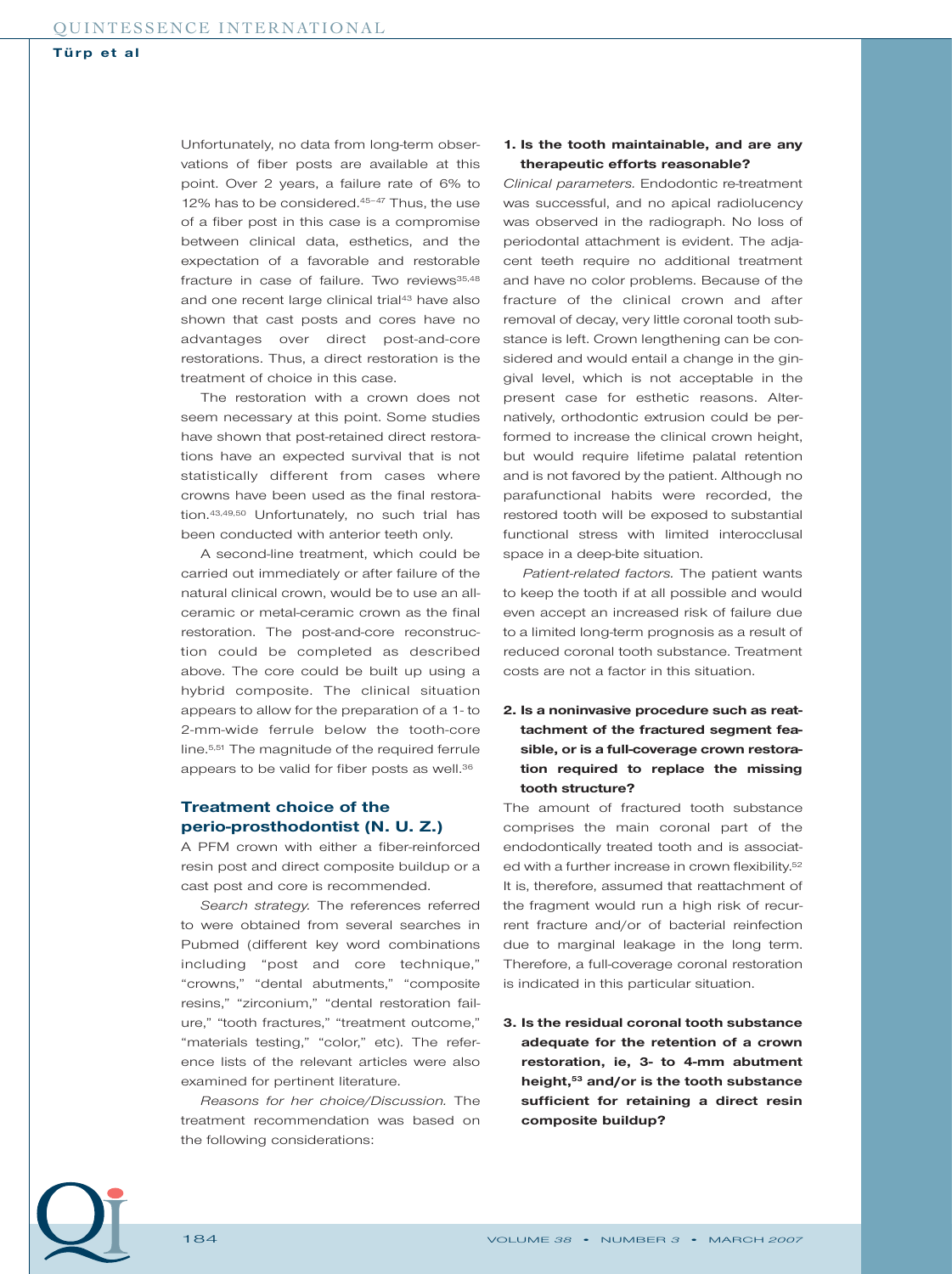More than 50% of the coronal tooth structure has been lost, with a residual height of 1 to 2 mm supragingivally. Thin dentin walls may be expected following circular preparation. Hence, a post is required for retention of a core that can be used to retain the definitive restoration.54,55

#### **4. Is a direct or an indirect post-and-core technique preferable?**

The main advantage of direct posts and cores using resin composite materials for the buildup is that thin dentin walls can be maintained, and undercuts can be used for additional retention.<sup>55,56</sup> In vitro and clinical studies have indicated that the usage of fiberreinforced resin post systems is successful and is associated with a lower incidence of root fractures than with direct metal posts, cast posts and cores, or zirconium oxide posts.57–59 Contradictory results, however, have been reported as to the fracture resistance of fiber post systems, which was found to be above<sup>60-62</sup> or below that of metal or zirconium oxide posts.59,63 These differences are related to the different physical properties of the reinforcing fiber material, where carbon and quartz fiber are more resistant than woven-fiber materials.<sup>55,64</sup>

Because of the deep-bite situation with very little interocclusal space available, the amount of the buildup material will be very limited on the palatal aspect. In this situation, an indirect laboratory technique may be preferable becaue of the improved bonding between the post and the cast-on/pressedon buildup. This assumption is based on the results of in vitro studies showing that core failures occur more frequently with titanium posts and direct composite buildups than with cast posts and cores<sup>59</sup> or zirconia posts and pressed-on cores.35,65,66

In the current situation, the thin dentin edges have to be rounded off to provide a sufficient horizontal basis for an indirect post and core, but no major preparation entailing additional loss of tooth substance is required. Adequate evaluation of the dentin walls, however, is not feasible before the circular preparation for a crown has been performed. Depending on the resulting dentin thickness after this circular preparation, the decision will have to be made as to whether a direct or indirect post-and-core system would be most appropriate.

## **5. Is a light-conducting, nonmetal post system (ie, fiber-reinforced resin or zirconium oxide post) preferable to a metal post to improve esthetics?**

In particular, when all-ceramic restorations are planned, light transmission may be impeded by metallic posts, and the use of a tooth-colored post system is a consideration.<sup>67,68</sup> According to in vitro measurements of light transmission, it has, however, been shown that even gold posts and cores (polished) can be used in combination with allceramic crown systems.<sup>69</sup> In the marginal gingiva, a grayish appearance may result from a metal post irrespective of the crown material applied, but this aspect should not influence the post selection in the present case because of the relatively thick soft tissue morphology, which, moreover, is not exposed during smiling.

# **6. Is a conventional PFM crown or an allceramic crown preferable in the current situation?**

Several studies have clearly shown that a dentin ferrule, ie, a metal band or ring fitting the root or crown of a tooth, $70$  of 1.5 to 2 mm is required for adequate fracture resistance in teeth restored with cast post-cores.5,71–73 Reduced resistance was found in teeth with a nonuniform ferrule (varying between 0.5 and 2 mm), while the lowest values were provided by a cast post-core without a ferrule.<sup>74</sup>

A similar relation between ferrule length and fracture resistance was observed when fiber-reinforced and zirconia posts were used and restored with metal crowns. While an increase from a 1- to 1.5-mm ferrule had no effect, the 2-mm dentin height facilitated higher failure loads.<sup>62</sup> It is, however, questionable whether the stabilizing effect from the metal embracing the dentin is similarly provided by an all-ceramic crown. No references in the literature were found addressing this issue in a comparative study design. One reference was identified in which the use of a 2-mm circumferential ferrule was compared to that of an incomplete crown ferrule when

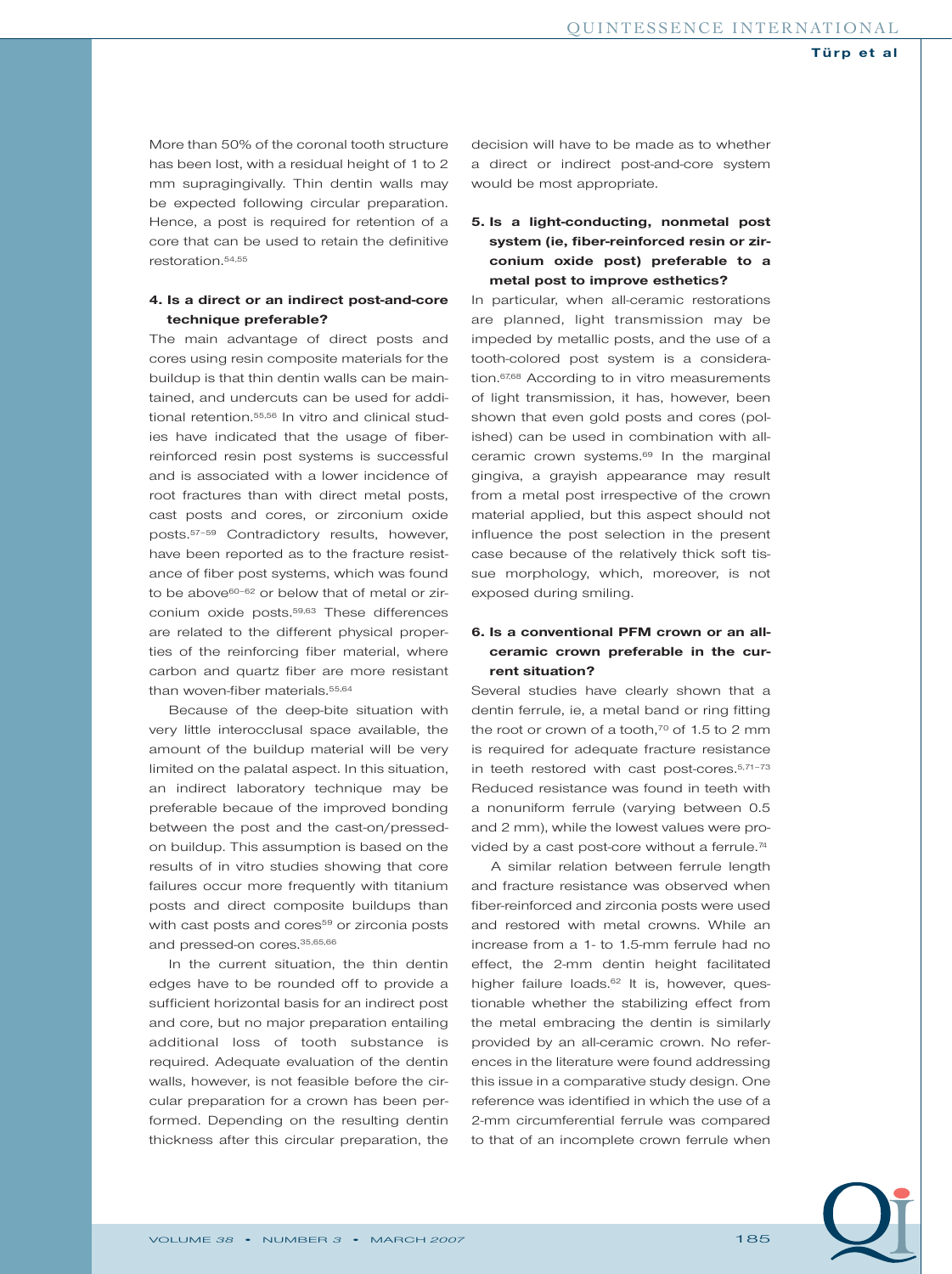| Table 1         | Literature selected by the 4 experts |           |            |                         |            |                    |                    |                    |                         |
|-----------------|--------------------------------------|-----------|------------|-------------------------|------------|--------------------|--------------------|--------------------|-------------------------|
|                 | Type of study                        |           |            |                         |            |                    |                    |                    |                         |
| <b>Citation</b> | <b>Clinical experts</b>              | <b>SR</b> | <b>RCT</b> | <b>CCT</b>              | <b>UCT</b> | <b>CR</b>          | <b>RS</b>          | <b>NR</b>          | <b>IVS</b>              |
| 5               | OP, GH, NZ                           |           |            |                         |            |                    |                    |                    | X                       |
| $6\,$           | OP                                   |           |            |                         |            |                    |                    | X                  |                         |
| $\overline{7}$  | OP                                   |           |            |                         |            |                    |                    |                    | $\pmb{\mathsf{X}}$      |
| $\,8\,$         | <b>OP</b>                            |           |            |                         |            |                    | X                  |                    |                         |
| 9               | OP                                   |           |            |                         |            |                    | $\pmb{\mathsf{x}}$ |                    |                         |
| 10              | OP                                   |           |            |                         | X          |                    |                    |                    |                         |
| 11              | OP                                   |           |            |                         |            |                    |                    |                    | $\pmb{\mathsf{X}}$      |
| 12              | GK                                   |           |            | X                       |            |                    |                    |                    |                         |
| 13              | GK                                   |           |            | $\overline{\mathbf{X}}$ |            |                    |                    |                    |                         |
| 14              | GK                                   |           |            |                         |            |                    |                    | $\boldsymbol{X}$   |                         |
| 15              | GK                                   |           |            |                         |            | $\pmb{\mathsf{X}}$ |                    |                    |                         |
| 16              | GK                                   |           |            |                         |            |                    |                    | X                  |                         |
| 17              | GK                                   |           |            |                         |            |                    |                    | $\mathbf{x}$       |                         |
| 18              | GK                                   |           |            |                         |            |                    |                    |                    | X                       |
| 19              | GK                                   |           |            |                         |            |                    |                    | $\mathbf{x}$       |                         |
| 20              | GK                                   |           |            |                         |            |                    |                    | $\pmb{\mathsf{X}}$ |                         |
| 21              | GK                                   |           |            |                         |            | $\pmb{\mathsf{X}}$ |                    |                    |                         |
| 22              | GK                                   |           |            |                         |            |                    |                    |                    | X                       |
| 23              | GK                                   |           |            |                         |            |                    |                    |                    | $\mathbf{x}$            |
| 24              | GK                                   |           |            |                         |            |                    |                    |                    | X                       |
| 25              | GK                                   |           |            |                         |            |                    |                    | $\pmb{\mathsf{x}}$ |                         |
| 26              | GK                                   |           |            |                         |            |                    |                    |                    | X                       |
| 27              | GK                                   |           |            |                         |            |                    |                    |                    | $\overline{\mathbf{X}}$ |
| 28              | GK                                   |           |            |                         |            |                    |                    |                    | X                       |
| 29              | GK                                   |           |            |                         |            |                    |                    |                    | $\pmb{\mathsf{X}}$      |
| 30              | GK                                   |           |            |                         |            |                    |                    |                    | X                       |
| 31              | GK                                   |           |            |                         |            |                    |                    | $\pmb{\mathsf{X}}$ |                         |
| 32              | GK                                   |           |            |                         |            | X                  |                    |                    |                         |
| 33              | GK                                   |           |            |                         |            | $\pmb{\mathsf{X}}$ |                    |                    |                         |
| 34              | GH                                   |           |            |                         |            |                    |                    |                    | X                       |
| 35              | GH, NZ                               |           |            |                         |            |                    |                    |                    |                         |
| 36              | GH                                   |           |            |                         |            |                    |                    |                    | $\frac{x}{x}$           |
| 37              | GH                                   |           |            |                         |            |                    |                    |                    | $\overline{\mathbf{X}}$ |
| 38              | GH                                   |           |            |                         |            |                    |                    |                    | $\pmb{\mathsf{X}}$      |
| 39              | GH                                   |           |            |                         |            |                    |                    |                    | $\pmb{\mathsf{X}}$      |
| 40              | GH                                   |           |            |                         |            |                    |                    |                    | X                       |

glass-fiber-reinforced posts were used together with resin composite cores and adhesively cemented all-ceramic crowns.75 The highest fracture resistance was observed when the 2-mm ferrule was present only on the facial aspect, while lower values were found for the circumferential ferrule and the mesially and distally interrupted ferrule.75 The great variety in load resistance observed in this study may indicate that the embracing of dentin with all-ceramic crowns does not entail the same reinforcement, and a comparative study where metal and allceramic restorations are included is required.

In the present case, the dentin ferrule will vary between 1 and 2 mm. The interocclusal space palatally is very limited and the functional contacts during anterior guidance cannot be entirely eliminated due to the deepbite situation.

These factors indicate a PFM *(1)* with a metal stop on the palatal required in areas with less than 1-mm intermaxillary clearance and *(2)* with a circumferential ceramic margin for esthetic reasons, but without vertical reduction of the metal framework to best facilitate the ferrule effect.

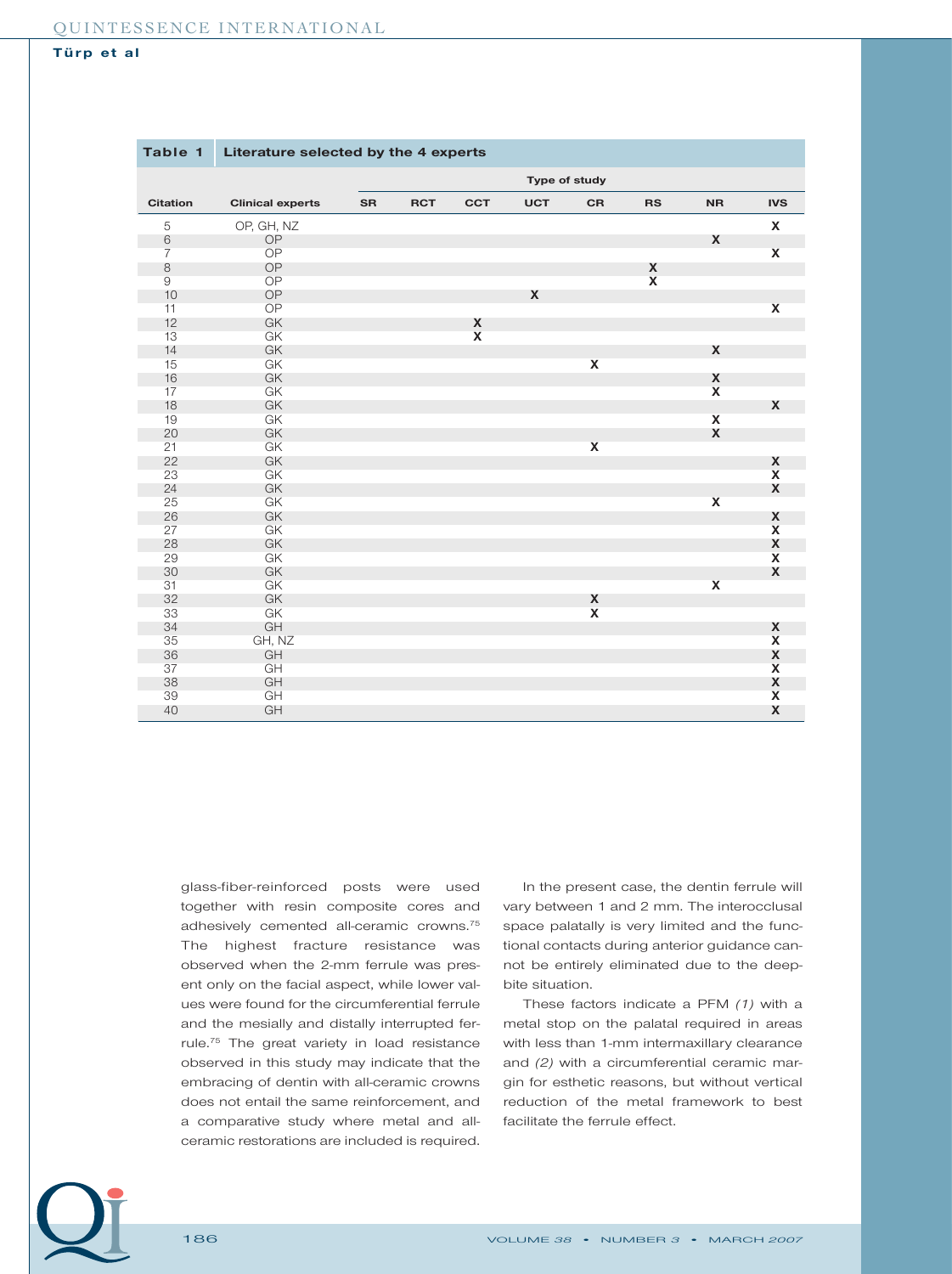| Table 1         | Literature selected by the 4 experts (continued) |               |                    |                    |                         |                         |                         |                    |                         |
|-----------------|--------------------------------------------------|---------------|--------------------|--------------------|-------------------------|-------------------------|-------------------------|--------------------|-------------------------|
|                 |                                                  | Type of study |                    |                    |                         |                         |                         |                    |                         |
| <b>Citation</b> | <b>Clinical experts</b>                          | <b>SR</b>     | <b>RCT</b>         | <b>CCT</b>         | <b>UCT</b>              | CR                      | <b>RS</b>               | <b>NR</b>          | <b>IVS</b>              |
| 41              | GH                                               |               |                    |                    |                         |                         |                         |                    | X                       |
| 42              | GH                                               |               |                    |                    |                         |                         |                         |                    | $\pmb{\mathsf{X}}$      |
| 43              | GH                                               |               |                    |                    | $\mathbf{x}$            |                         |                         |                    |                         |
| 44              | GH                                               |               | $\boldsymbol{X}$   |                    |                         |                         |                         |                    |                         |
| 45              | GH                                               |               |                    |                    | $\overline{\mathbf{X}}$ |                         |                         |                    |                         |
| 46              | GH                                               |               | $\boldsymbol{X}$   |                    |                         |                         |                         |                    |                         |
| 47              | GH                                               |               |                    | $\pmb{\mathsf{x}}$ |                         |                         |                         |                    |                         |
| 48              | GH                                               | X             |                    |                    |                         |                         |                         |                    |                         |
| 49              | GH                                               |               | $\mathbf{x}$       |                    |                         |                         |                         |                    |                         |
| 50              | GH                                               |               | $\pmb{\mathsf{X}}$ |                    |                         |                         |                         |                    |                         |
| 51              | GH                                               |               |                    |                    |                         |                         |                         |                    | $\pmb{\mathsf{X}}$      |
| 52              | $N\mathbb{Z}$                                    |               |                    |                    |                         |                         |                         |                    | $\pmb{\mathsf{X}}$      |
| 53              | NZ                                               |               |                    |                    |                         |                         |                         |                    | $\overline{\mathbf{X}}$ |
| 54              | <b>NZ</b>                                        |               |                    |                    |                         |                         |                         | X                  |                         |
| 55              | <b>NZ</b>                                        |               |                    |                    |                         |                         |                         | $\pmb{\mathsf{x}}$ |                         |
| 56              | <b>NZ</b>                                        |               |                    |                    |                         |                         |                         | $\pmb{\mathsf{X}}$ |                         |
| 57              | NZ                                               |               |                    |                    |                         |                         | $\overline{\mathbf{x}}$ |                    |                         |
| 58              | <b>NZ</b>                                        |               |                    |                    |                         |                         | X                       |                    |                         |
| 59              | <b>NZ</b>                                        |               |                    |                    |                         |                         |                         |                    | $\mathsf{x}$            |
| 60              | <b>NZ</b>                                        |               |                    |                    |                         |                         |                         |                    | $\pmb{\mathsf{X}}$      |
| 61              | NZ                                               |               |                    |                    |                         |                         |                         |                    | $\pmb{\mathsf{X}}$      |
| 62              | <b>NZ</b>                                        |               |                    |                    |                         |                         |                         |                    | $\pmb{\mathsf{X}}$      |
| 63              | ΝZ                                               |               |                    |                    |                         |                         |                         |                    | $\overline{\mathbf{x}}$ |
| 64              | NZ                                               |               |                    |                    |                         |                         |                         |                    | X                       |
| 65              | <b>NZ</b>                                        |               |                    |                    |                         |                         |                         |                    | $\pmb{\mathsf{X}}$      |
| 66              | $N\!Z$                                           |               |                    |                    |                         |                         |                         |                    | $\pmb{\mathsf{X}}$      |
| 67              | <b>NZ</b>                                        |               |                    |                    |                         |                         |                         | $\pmb{\chi}$       |                         |
| 68              | <b>NZ</b>                                        |               |                    |                    |                         |                         | X                       |                    |                         |
| 69              | NZ                                               |               |                    |                    |                         |                         |                         |                    | $\mathbf x$             |
| 70              | <b>NZ</b>                                        |               |                    |                    |                         |                         |                         | X                  |                         |
| 71              | NZ                                               |               |                    |                    |                         |                         |                         |                    | $\mathbf x$             |
| 72              | <b>NZ</b>                                        |               |                    |                    |                         |                         |                         |                    | X                       |
| 73              | <b>NZ</b>                                        |               |                    |                    |                         |                         |                         |                    | $\overline{\mathbf{X}}$ |
| 74              | $N\mathbb{Z}$                                    |               |                    |                    |                         |                         |                         |                    | X                       |
| 75              | <b>NZ</b>                                        |               |                    |                    |                         |                         |                         |                    | $\overline{\mathbf{x}}$ |
| Total           |                                                  | 1             | $\overline{4}$     | 3                  | 3                       | $\overline{\mathbf{4}}$ | 5                       | 13                 | 38                      |

(OP) Oliver Pontius; (GK) Gabriel Krastl; (GH) Guido Heydecke; (NZ) Nicola Zitzmann; (SR) systematic review; (RCT) randomized controlled trial; (CCT) nonrandomized controlled clinical trial; (UCT) uncontrolled clinical trial; (CR) case report; (RS) retrospective study; (NR) narrative review; (IVS) in vitro study.

# **DISCUSSION**

First of all, the way each of the 4 experts relied on different articles for justifying their clinical decisions is striking. The overlap in the literature they used was minimal: Of the 73 citations, only 2<sup>5,35</sup> were chosen by more than one expert (Table 1). This may explain the different treatment suggestions for the presented case: While the endodontist preferred a metal post and core and a PFM crown, which was also a favorite choice of the perio-prosthodontist, both the operative dentist and the prosthodontist opted for a

glass-fiber post/fiber-reinforced composite post. All 4 clinicians presented arguments against choosing the alternative post. The proposal of the perio-prosthodontist was similar to that of the endodontist, since both recommended a PFM crown. Hence, this paper clearly shows that, although it is now common practice in dentistry to base clinical decision making on external evidence from the literature, there is still little consensus about the best search strategies and resulting clinical recommendations.

An analysis of the literature cited revealed that, of the 71 different references given by

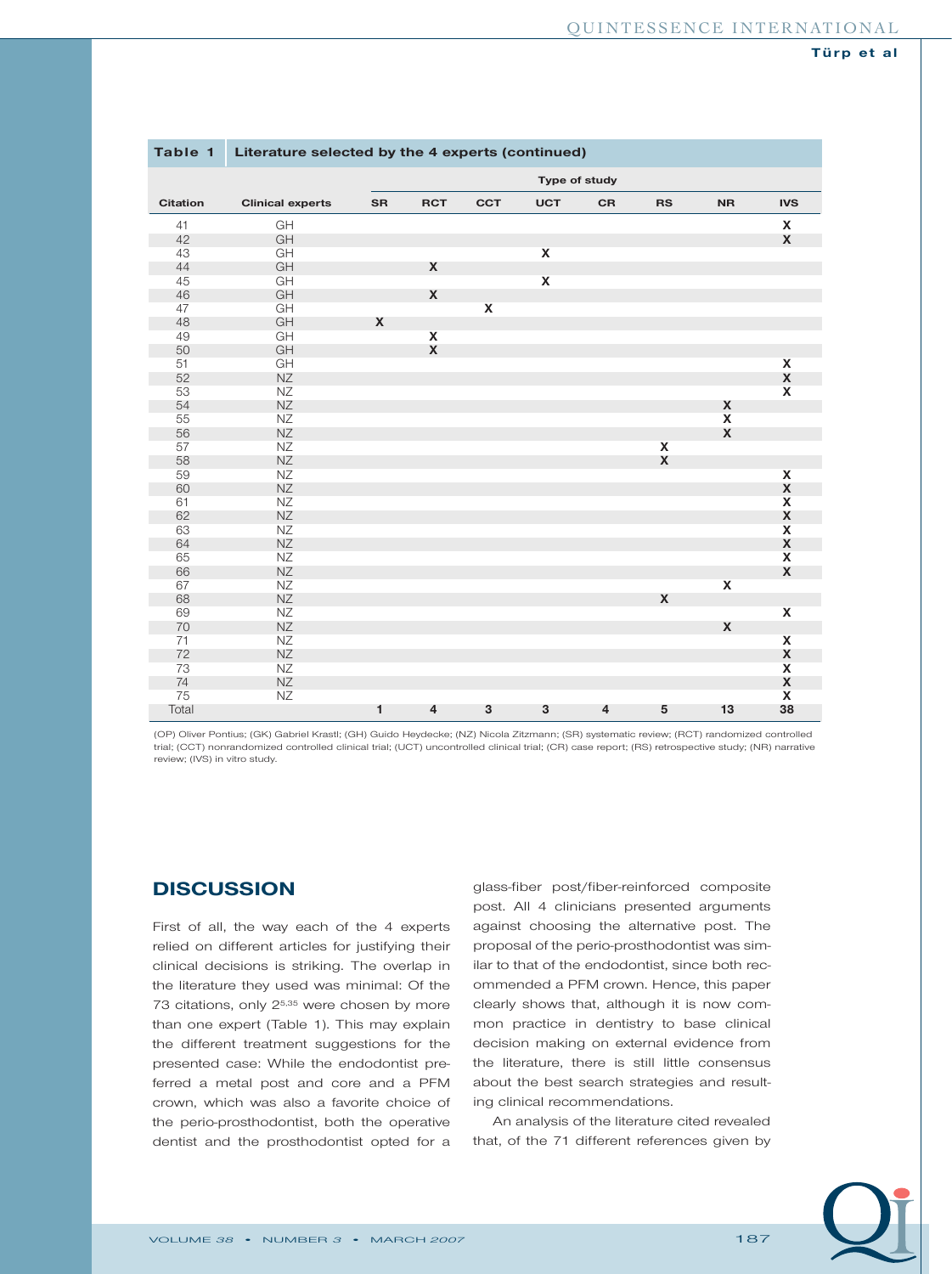the 4 experts, 38 refer to in vivo investigations and 13 to narrative reviews. Conversely, only 5 articles represent high-level evidence  $(1$  systematic review<sup>48</sup>; 4 articles<sup>44,46,49,50</sup> about randomized controlled trials), while 6 additional publications<sup>10,12,13,43,45,47</sup> report the results of nonrandomized clinical trials, half of which were uncontrolled<sup>10,43,45</sup> (see Table 1). Thus, there seems to be only limited highquality information available about what would be the best therapy for horizontal fractures of root-canal-treated anterior teeth.

The striking lack of overlap in the literature cited by the 4 experts may seem surprising. It could even cast some doubt on the literature used to support the decisions described above. However, only the degree of diversity of the citations is remarkable, not the observation that a discrepancy among the cited articles exists. Indeed, the widely observed variability of treatment decisions even under apparently similar or equal conditions has been one of the motivations for the development of the concepts of evidence-based medicine.76–78 The variations in health care practice and quality have been empirically observed for several decades.<sup>79</sup> Nevertheless, the reasons for this variation are still not well understood. Unwarranted variations are unavoidable in situations with considerable scientific uncertainty. However, this explanation is not quite adequate because differences between experts' recommendations can also be observed under apparently similar conditions.

It is usually argued that the reason for the variability in diagnostic and therapeutic decisions lies in the individuality of each patient, which has to be taken into account by the clinicians. This argument does not apply in this example because the patient in question was the same for all 4 clinicians. Two explanations seem possible.

First, the specialists were trained in their different fields and gained their clinical experience in the context of their specialties. The different scientific backgrounds and treatment philosophies in the different specialities, as well as the general culture and discussions with colleagues, are the reasons for the different literature selections. The impact of medical (and dental) specialties on treat-

ment decisions is particularly strong in situations where qualitatively different treatment strategies can be chosen, such as in cancer treatments.<sup>80</sup>

Second, the large discrepancy between the citations indicates the lack of strong evidence in favor of one of the treatment options. Ideally, there would be comparative trials or even systematic reviews to support the decision in favor of a particular treatment. The apparent lack of such clear evidence leads to uncertainty in decision making.

Unwarranted practice variations are a challenge to optimal treatment decisions for the individual patient and for all health care systems. Therefore, this issue has been addressed in many countries in an effort to reduce unnecessary variation and to improve health care quality.<sup>81</sup> The complex interrelationships among the individual decision processes of physicians and patients, patients' preferences, and the conditions provided by the different health care systems do not allow simple solutions. This article is intended as a contribution to finding solutions in this area. It is in the interests of both professionals and patients to strive to reduce substantially unwarranted and potentially harmful variation in health care.<sup>81</sup> Dentistry faces here the same problems as medicine and can also help to reduce this unwanted and quality-impeding variability.

In the present case, the patient considered the different treatment recommendations and decided to leave the maxillary right lateral incisor unchanged and to wait until the fragment retention fails. The advantage of his choice is that, after reattachment of the broken crown, the morphology and esthetics of the tooth remain exactly the same as before the fracture. However, the patient's decision has a functional implication: Immediately after the tooth fragment was adhesively luted to the root, he purposefully began to avoid biting with that tooth. Anticipating the possible consequences of exerting too heavy a load on the tooth, he modified his oral behavior in order not to load all anterior teeth but only those on the left side of his mouth during biting, with the maxillary right central incisor and its antagonists serving as a "spatial buffer." This is an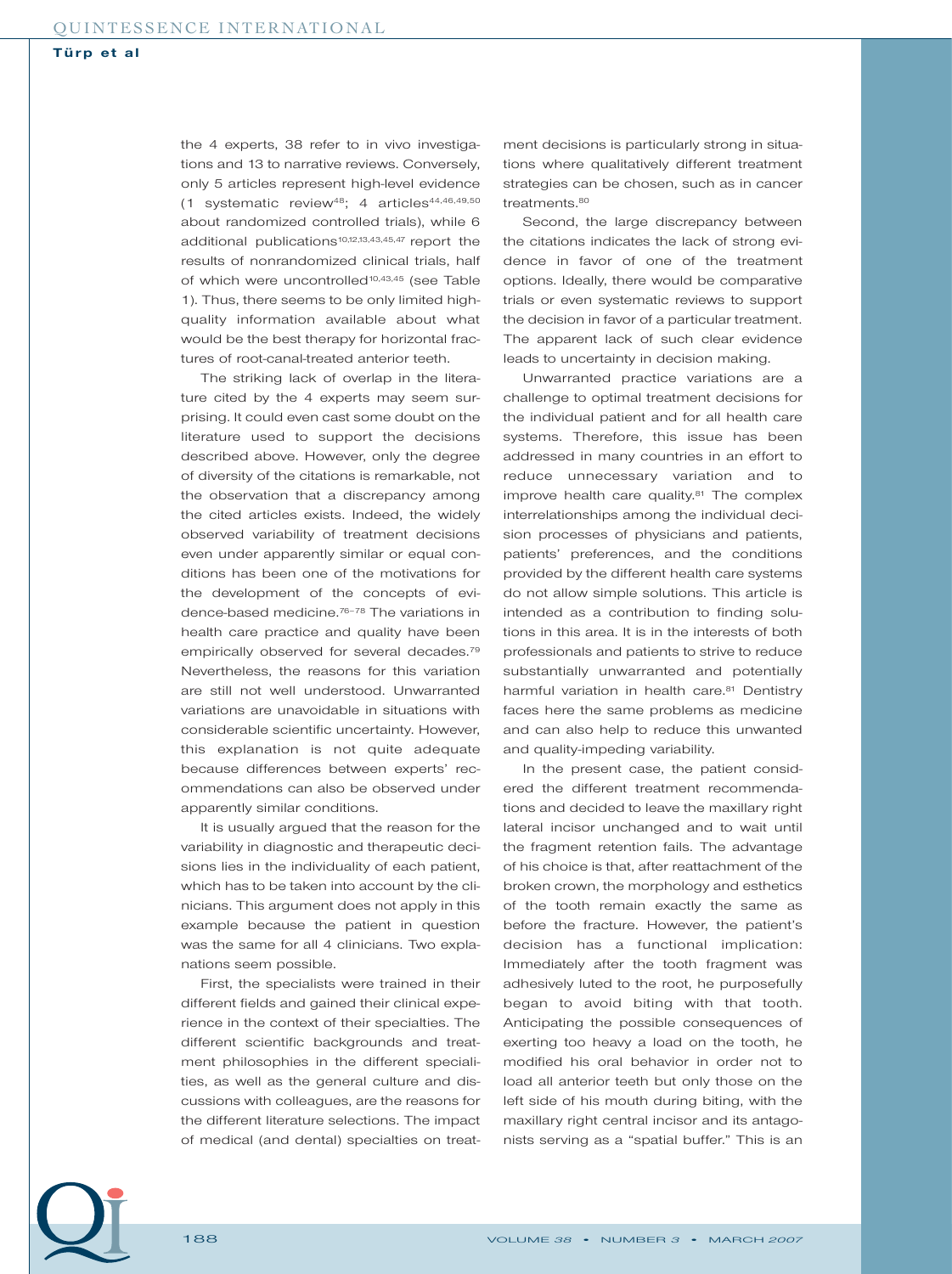example of how cognitive processes based on previous experience (from similar cases reported by his own patients), expert knowledge about biting forces and the physical properties of the chosen resin composite cement, and common sense may influence motor behavior to prevent unfavorable consequences.<sup>82</sup>

Still, despite the change in mandibular functioning, it is likely that sooner or later the tooth will refracture. If the fracture is favorable and restorable, the patient would like to follow the recommendations made by the operative dentist and the prosthodontist (reattachment of the natural clinical crown to the root using a fiber-reinforced composite post and a resin composite cement), unless new evidence becomes available in the meantime pointing to a more successful treatment alternative.

## **REFERENCES**

- 1. Clarkson J, Harrison JE, Ismail AI, Needleman I, Worthington H (eds). Evidence Based Dentistry for Effective Practice. London: Martin Dunitz, 2003.
- 2. Richards D. 10 years after. Evid Based Dent 2004;5: 87.
- 3. Oxford Centre for Evidence-Based Medicine Levels of Evidence. Levels of evidence and grades of recommendation. Available at: http://www.cebm.net/ levels\_of\_evidence.asp. Accessed 10 August 2006.
- 4. Roane JB, Sabala CL, Duncanson MG Jr. The "balanced force" concept for instrumentation of curved canals. J Endod 1985;11:203–211.
- 5. Libman WJ, Nicholls JI. Load fatigue of teeth restored with cast posts and cores and complete crowns. Int J Prosthodont 1995;8:155–161.
- 6. Sorensen JA. Preservation of tooth structure. J Calif Dent Assoc 1988;16:15–22.
- 7. Mannocci F, Ferrari M, Watson TF. Intermittent loading of teeth restored using quartz fiber, carbonquartz fiber, and zirconium dioxide ceramic root canal posts. J Adhes Dent 1999;1:153–158.
- 8. Weine FS,Wax AH,Wenckus CS. Retrospective study of tapered, smooth post systems in place for 10 years or more. J Endod 1991;17:293–297.
- 9. Cheung GS, Chan TK. Long-term survival of primary root canal treatment carried out in a dental teaching hospital. Int Endod J 2003;36:117–128.
- 10. Walton TR. An up to 15-year longitudinal study of 515 metal-ceramic FPDs: Part 2. Modes of failure and influence of various clinical characteristics. Int J Prosthodont 2003;16:177–182.
- 11. Drummond JL, Bapna MS. Static and cyclic loading of fiber-reinforced dental resin. Dent Mater 2003;19:226–231.
- 12. Andreasen FM, Noren JG, Andreasen JO, Engelhardtsen S, Lindh-Stromberg U. Long-term survival of fragment bonding in the treatment of fractured crowns: A multicenter clinical study. Quintessence Int 1995;26:669–681.
- 13. Spinas E. Longevity of composite restorations of traumatically injured teeth. Am J Dent 2004;17: 407–411.
- 14. Wiegand A, Rodig T, Attin T. Die Therapie von Kronenfrakturen bei Frontzähnen—Reattachment statt Restauration? Schweiz Monatsschr Zahnmed 2005;115:1172–1181.
- 15. Caldari M, Monaco C, Ciocca L, Scotti R. Single-session treatment of a major complication of dens invaginatus: A case report. Quintessence Int 2006; 37:337–343.
- 16. Schwartz RS, Robbins JW. Post placement and restoration of endodontically treated teeth: A literature review. J Endod 2004;30:289–301.
- 17. Peroz I, Blankenstein F, Lange KP, Naumann M. Restoring endodontically treated teeth with posts and cores—A review. Quintessence Int 2005;36: 737–746.
- 18. Barjau-Escribano A, Sancho-Bru JL, Forner-Navarro L, Rodriguez-Cervantes PJ, Perez-Gonzalez A, Sanchez-Marin FT. Influence of prefabricated post material on restored teeth: Fracture strength and stress distribution.Oper Dent 2006;31:47–54.
- 19. Fokkinga WA, Kreulen CM, Vallittu PK, Creugers NH. A structured analysis of in vitro failure loads and failure modes of fiber, metal, and ceramic post-andcore systems. Int J Prosthodont 2004;17:476–482.
- 20. Reis A, Loguercio AD, Kraul A, Matson E. Reattachment of fractured teeth: A review of literature regarding techniques and materials. Oper Dent 2004;29:226–233.
- 21. Chosack A, Eidelman E. Rehabilitation of a fractured incisor using the patient's natural crown. J Dent Child 1964;31:19–21.
- 22. Badami AA, Dunne SM, Scheer B. An in vitro investigation into the shear bond strengths of two dentine-bonding agents used in the reattachment of incisal edge fragments. Endod Dent Traumatol 1995;11:129–135.
- 23. Farik B, Munksgaard EC. Fracture strength of intact and fragment-bonded teeth at various velocities of the applied force. Eur J Oral Sci 1999;107:70–73.
- 24. Demarco FF, Fay RM, Pinzon LM, Powers JM. Fracture resistance of re-attached coronal fragments— Influence of different adhesive materials and bevel preparation. Dent Traumatol 2004;20:157–163.
- 25. Dean JA, Avery DR, Swartz ML. Attachment of anterior tooth fragments. Pediatr Dent 1986;8:139–143.
- 26. Munksgaard EC, Hojtved L, Jorgensen EH, Andreasen JO, Andreasen FM.Enamel-dentin crown fractures bonded with various bonding agents. Tandlaegernes Tidsskr 1991;6:76–79.

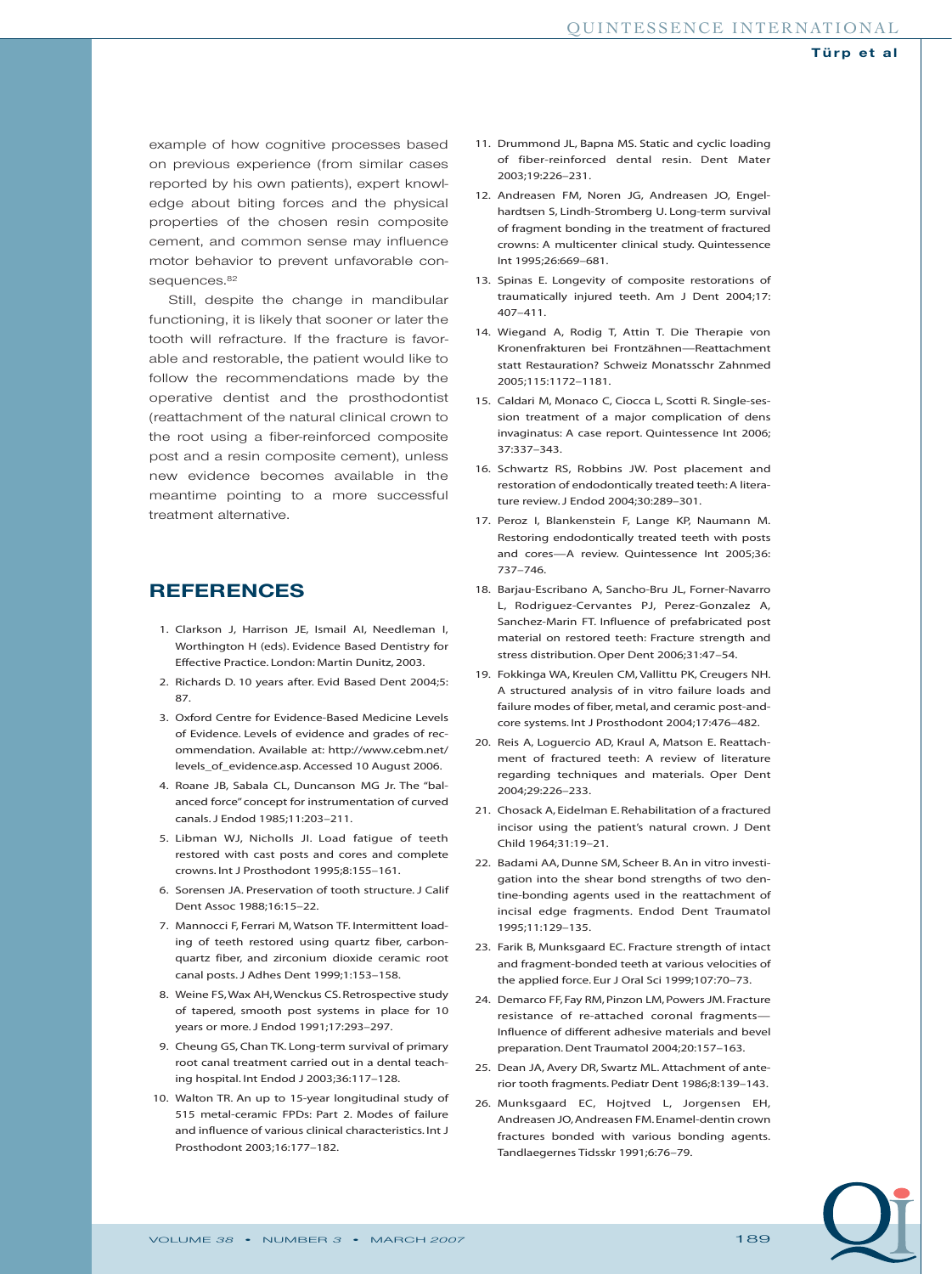- 27. Farik B, Munksgaard EC, Kreiborg S, Andreasen JO. Adhesive bonding of fragmented anterior teeth. Endod Dent Traumatol 1998;14:119–123.
- 28. Worthington RB, Murchison DF, Vandewalle KS. Incisal edge reattachment:The effect of preparation utilization and design. Quintessence Int 1999;30:637–643.
- 29. Pagliarini A, Rubini R, Rea M, Campese M. Crown fractures: Effectiveness of current enamel-dentin adhesives in reattachment of fractured fragments. Quintessence Int 2000;31:133–136.
- 30. Reis A, Francci C, Loguercio AD, Carrilho MR, Rodriques Filho LE. Re-attachment of anterior fractured teeth: Fracture strength using different techniques. Oper Dent 2001;26:287–294.
- 31. Chu FC, Yim TM, Wei SH. Clinical considerations for reattachment of tooth fragments. Quintessence Int 2000;31:385–391.
- 32. Turgut MD, Gonul N, Altay N. Multiple complicated crown-root fracture of a permanent incisor. Dent Traumatol 2004;20:288–292.
- 33. Oz IA, Haytac MC, Toroglu MS. Multidisciplinary approach to the rehabilitation of a crown-root fracture with original fragment for immediate esthetics: A case report with 4-year follow-up. Dent Traumatol 2006;22:48–52.
- 34. Heydecke G, Butz F, Strub JR. Fracture strength and survival rate of endodontically treated maxillary incisors with approximal cavities after restoration with different post and core systems: An in-vitro study.J Dent 2001;29:427–433.
- 35. Heydecke G, Butz F, Hussein A, Strub JR. Fracture strength after dynamic loading of endodontically treated teeth restored with different post and core systems. J Prosthet Dent 2002;87:438–445.
- 36. Akkayan B.An in vitro study evaluating the effect of ferrule length on fracture resistance of endodontically treated teeth restored with fiber-reinforced and zirconia dowel systems. J Prosthet Dent 2004; 92:155–162.
- 37. Nissan J, Dmitry Y, Assif D. The use of reinforced composite resin cement as compensation for reduced post length. J Prosthet Dent 2001;86: 304–308.
- 38. Mezzomo E, Massa F, Libera SD. Fracture resistance of teeth restored with two different post-and-core designs cemented with two different cements: An in vitro study. Part I. Quintessence Int 2003;34: 301–306.
- 39. Mannocci F, Ferrari M, Watson TF. Microleakage of endodontically treated teeth restored with fiber posts and composite cores after cyclic loading: A confocal microscopic study. J Prosthet Dent 2001;85:284–291.
- 40. Reid LC, Kazemi RB, Meiers JC. Effect of fatigue testing on core integrity and post microleakage of teeth restored with different post systems. J Endod 2003;29:125–131.
- 41. Goracci C, Raffaelli O, Monticelli F, Balleri B, Bertelli E, Ferrari M. The adhesion between prefabricated FRC posts and composite resin cores: Microtensile bond strength with and without post-silanization. Dent Mater 2005;21:437–444.
- 42. Vano M, Goracci C, Monticelli F, et al. The adhesion between fibre posts and composite resin cores:The evaluation of microtensile bond strength following various surface chemical treatments to posts. Int Endod J 2006;39:31–39.
- 43. Creugers NH, Mentink AG, Fokkinga WA, Kreulen CM. 5-year follow-up of a prospective clinical study on various types of core restorations. Int J Prosthodont 2005;18:34–39.
- 44. Ellner S, Bergendal T, Bergman B. Four post-and-core combinations as abutments for fixed single crowns: A prospective up to 10-year study. Int J Prosthodont. 2003;16:249–254.
- 45. Malferrari S, Monaco C, Scotti R. Clinical evaluation of teeth restored with quartz fiber-reinforced epoxy resin posts. Int J Prosthodont 2003;16:39–44.
- 46. Monticelli F, Grandini S, Goracci C, Ferrari M. Clinical behavior of translucent-fiber posts: A 2-year prospective study. Int J Prosthodont 2003;16: 593–596.
- 47. Naumann M, Blankenstein F, Dietrich T. Survival of glass fibre reinforced composite post restorations after 2 years—An observational clinical study. J Dent 2005;33:305–312.
- 48. Creugers NH, Mentink AG, Käyser AF. An analysis of durability data on post and core restorations. J Dent 1993;21:281–284.
- 49. Mannocci F, Bertelli E, Sherriff M, Watson TF, Ford TR. Three-year clinical comparison of survival of endodontically treated teeth restored with either full cast coverage or with direct composite restoration. J Prosthet Dent 2002;88:297–301.
- 50. Mannocci F, Qualtrough AJ, Worthington HV, Watson TF, Pitt Ford TR. Randomized clinical comparison of endodontically treated teeth restored with amalgam or with fiber posts and resin composite: Five-year results. Oper Dent 2005;30:9–15.
- 51. Sorensen JA, Engelman MJ. Ferrule design and fracture resistance of endodontically treated teeth. J Prosthet Dent 1990;63:529–536.
- 52. Magne P, Douglas WH. Cumulative effects of successive restorative procedures on anterior crown flexure: Intact versus veneered incisors. Quintessence Int 2000;31:5–18.
- 53. Maxwell AW, Blank LW, Pelleu GB Jr. Effect of crown preparation height on the retention and resistance of gold castings. Gen Dent 1990;38:200–202.
- 54. Goodacre CJ, Spolnik KJ. The prosthodontic management of endodontically treated teeth: A literature review. Part I. Success and failure data, treatment concepts. J Prosthodont 1994;3:243–250.
- 55. Fernandes AS, Dessai GS. Factors affecting the fracture resistance of post-core reconstructed teeth: A review. Int J Prosthodont 2001;14:355–363.